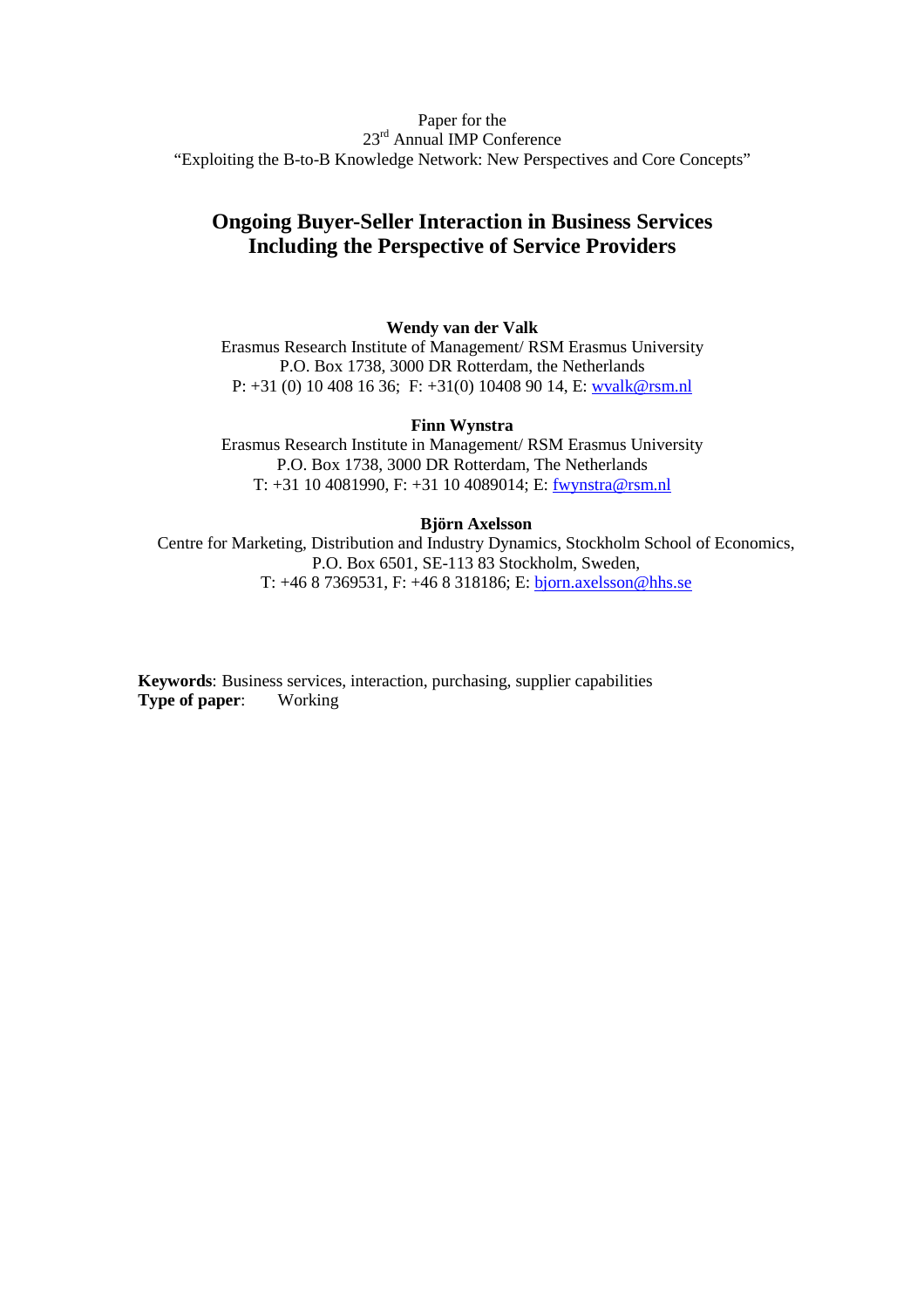# **Ongoing Buyer-Seller Interaction in Business Services Including the Perspective of Service Providers**

#### **Summary**

Prior studies have investigated the ongoing interactions between buyers and sellers of business services after the contract has been signed. These studies draw on a classification of business services, which identifies four types of services based on how the buying company uses these services, and demonstrate that for each of the four service types, different patterns of interaction are most successful. A limitation of these studies is that they build on data collected at the buying company only.

This paper presents the results of a single embedded case study based on two-sided data collection. We study the purchase of cleaning services for trains, train stations and office buildings at the Dutch Railways (DR) (first unit of analysis). At a more detailed level, we study ongoing interactions with two suppliers each providing all three types of cleaning services (second unit of analysis). The focus in this paper is on the service provider's perspective of the ongoing interaction. We focus on supplier capabilities to demonstrate why one buyer-seller interaction is successful, whereas the other is not.

# **Introduction**

Service management and services marketing researchers have consistently been emphasizing that services are produced in interactive processes between the seller and the buyer (Grönroos, 2000; Lovelock, 1983; Lovelock, 2001; Zeithaml & Bitner, 1996). Traditionally however, these disciplines have mostly been concerned with consumer services. Despite calls for more research into services directed at organisations rather than consumers (Brown, 2002; Parasuraman, 1998), the research on business services is still rather limited.

Also from a purchasing and supply management perspective, limited academic research is available on business services (Carter & Ellram, 2003; Sheth, 1996). The literature that is available focuses on the initial stages of the purchase process (e.g. supplier selection, Day & Barksdale Jr, 1994) as opposed to the ongoing business relationship. As an exception, Mitchell (1994) briefly discusses problems and risks in purchasing consultancy services and complements the stages comprising the upfront decision-making process with project management and performance evaluation.

Grönroos (2004) emphasises the importance of the service encounter and the customer-service provider interactions it comprises. It is in the ongoing business relationship that value is 'co-created' in interaction between buyer and seller (Vargo, 2006; Vargo & Lusch, 2004). This is echoed by Wynstra, Axelsson and Van der Valk (2006), who emphasise the processes and practices that make up the daily activities of organizations and that relate to strategic outcomes. They point out that the ability to understand and manage the ongoing interaction with a service provider is equally important to being able to specify and contract a service.

Wynstra et al. (2006) furthermore argue that buyer-seller interaction varies systematically for different types of business services. They propose a classification of business services, which identifies four types of services based on how the buying company uses the service. Going through several iterative research cycles, the authors demonstrated that for each of the four service types, different patterns of interaction are most successful.

An important limitation of these studies however is that they are based on data collected at the buying company only. In order to address this limitation, a recent embedded case study into ongoing buyer-seller interaction was based on two-sided data collection. This case study concerned the study of the purchase of three different types of cleaning services at the Dutch Railways (DR) from two different suppliers (and as such comprises two cases). Whereas the ongoing interactions were highly problematic for one supplier, the interaction with the other supplier was highly successful. In this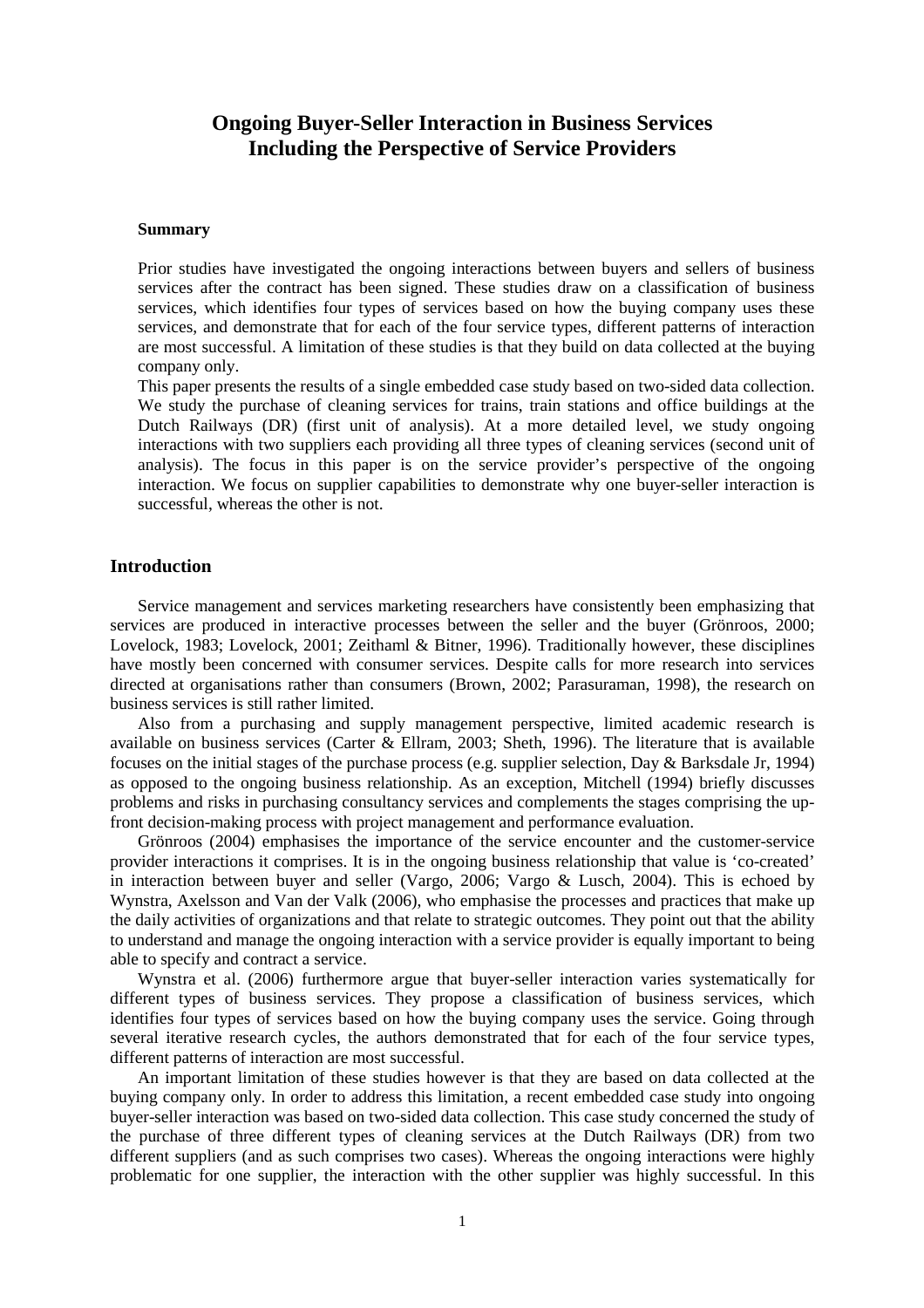paper, we focus on the development of supplier capabilities to explain why the differences in success emerge.

The organization of our paper is as follows. First, the theoretical background for this research is presented. We focus specifically on the dimension of supplier capabilities and briefly discuss some of the relevant literature. Then, a brief overview of the research design and data collection methods is presented, followed by summaries of the two cases. The two case summaries are then analysed in terms of supplier capabilities to demonstrate how they can be developed to achieve successful ongoing exchange of business services. Finally, the conclusions and limitations of this research are discussed.

# **Theoretical background**

Research in the field of purchasing and supply management (PSM) has traditionally focused on industrial goods. Existing PSM research on services mainly addresses the difficulties associated with the selection and contracting stages of the purchasing process (Day & Barksdale Jr, 1994; Mitchell, 1994). For example: services are hard to evaluate in advance (or even in hindsight) of the purchase. This complicates supplier selection, since it is difficult to assess whether the service purchased from a particular supplier will fulfil the buying company's expectations.

In contrast, the Industrial Marketing and Purchasing (IMP) Group has been strongly and consistently arguing that studies of business marketing and purchasing should focus less on the 'transactional' purchasing process, and more on the *ongoing interactions* between customer and supplier (Ford, 2002; Håkansson, 1982; Håkansson & Snehota, 1995). These ongoing interactions in business relationships are highly relevant, particularly since most firms tend to engage in a limited number of long-lasting relationships. This idea is echoed by services marketing and service management scholars (Grönroos, 2000; Grönroos, 2004; Lovelock, 2001; Zeithaml & Bitner, 1996), who argue that future research in this field should specifically focus on the service encounter and the interactions it comprises. Research conducted in these disciplines however mostly revolves around consumer services.

This should have triggered a substantial amount of research into the ongoing interactions between buyers and sellers of business services. Building on the studies of the IMP Group on ongoing interaction between buyers and sellers of industrial goods, Wynstra et al. (2006) argue that the way a buying company uses a service is the main driver for effective variation in interaction. Based on this driver, they propose a classification of business services, which identifies four types of services.

Two of these concern services that remain within the buying company, whereas the other two concern services that move downstream to (end) customers. The first group consists of consumption services and instrumental services. Consumption services do not directly affect the primary processes of the buying company (cleaning of office buildings for an airline). Instrumental services on the other hand do affect how the buying company's primary processes are carried out (management consultancy to improve the purchasing function at an airline). The second group consists of semi-manufactured and component services. Semi-manufactured services are used as an input in the buying company's primary processes and become part of the buying firm's offering to its customers (weather forecast to make a flight and fuelling plan at an airline). Finally, component services are being passed on to the buying company's customers directly (luggage handling for an airline).

Wynstra et al. (2006) argue that the customer-usage dimension is one of the main determinants of effective buyer-seller interfaces and interactive processes during the period after the contract has been signed. This period is hereafter referred to as the 'ongoing service exchange'. Therefore, different patterns of interaction will be most successful for each of these four types of services. Interaction is conceptualised in terms of a number of 'structural' variables related to the buyer-seller interface (i.e. key objectives of interaction, buyer and supplier critical capabilities, buyer and supplier representatives involved) and a number of processes of interaction (communication and adaptation). Starting from some initial exploratory case studies, 36 cases (service purchases) at nine different buying companies were studied in a subsequent field study by the authors of this paper. Several analyses were conducted with various subsets of the data to investigate what these successful interaction patterns look like for each of the four types of services.

For example, in the ideal pattern for component services, the key objective is to make sure that the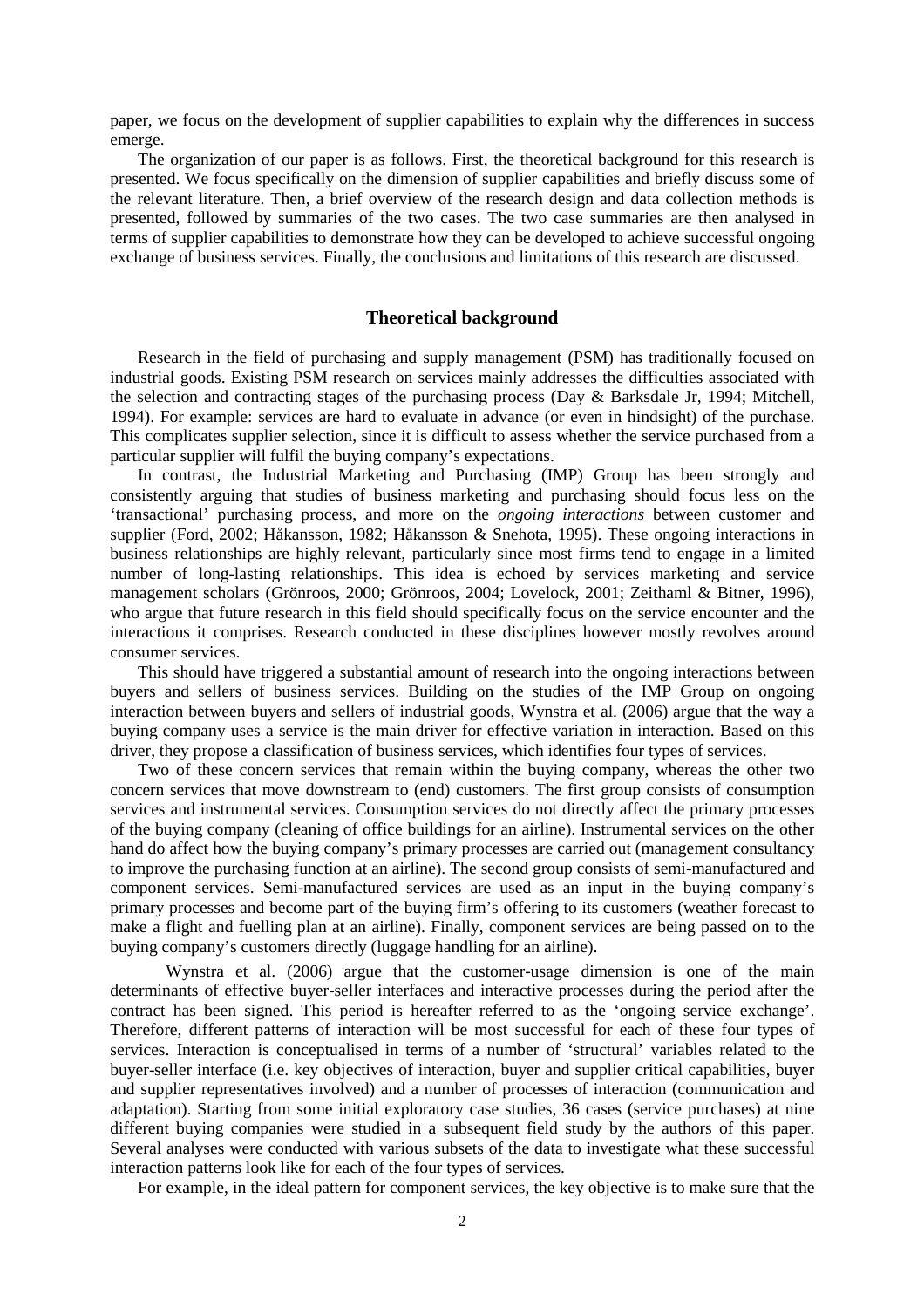service to be purchased fits with existing service offerings. People knowledgeable about (end) customer requirements (marketing, or even from customers themselves) are involved in the ongoing interactions. The buying company translates these customers' requirements, and coordinates and synchronizes the various elements of the service purchased with their own offerings. The supplier matches capacity with demand and deals with the buying company's customers in the way the buying company wants them to. Communication concerns the requirements of customers, the fit of the service with the rest of the offering, and the customers' evaluation of the service.

For instrumental services, the key objective is to achieve the desired effect/ change in the buying company's primary processes. Business development and process representatives are primarily involved in the ongoing interactions. The buying company is able to specify the desired change to certain processes; the supplier understands how the service will result in the desired effect on the buying company's primary processes. Project management/ implementation skills are highly important buyer/ supplier capabilities. Trends and developments inside the buying company and the supply market are an important topic in the communication, as to align both parties both in the short and in the long term.

Similar patterns were developed for the other two service types. The results have been summarised in Table 1.

### Insert Table 1 here.

# **Research design**

We investigate ongoing buyer-seller interaction by means of a single embedded case study. We choose to adopt the case study method since we are trying to understand phenomena that have an important social element and comprise "how" and "why"-questions (Yin, 2003). Recently, also Edmondson and McManus (2007, as in Eisenhardt and Graebner, 2007) stressed that theory-building research that relies on case studies are specifically suitable for addressing research questions regarding the 'how' and 'why' in unexplored areas. Case studies can thus be used to develop theory by trying to make sense of empirical observations (understand what is happening) and by developing ideas by going back and forth between theory and data. Dubois and Gadde (2002) refer to this process a systematic combining. Furthermore, Dubois and Araujo (2004) argue that case studies are very suitable for studies in which interactions and relationships form the basic units of analysis.

The case study has an embedded design because it comprises the study of the ongoing interactions for three types of services between one buying company and two different suppliers. The suppliers form the first units of analysis, which are embedded in the second unit of analysis, namely the buying company DR. The objective of the case study is to describe the ongoing buyer-seller interactions for each of the three service types, to see: 1) whether the interactions are differentiated for these three services; and 2) whether the interactions are successful.

The buying company at which the case study is conducted is the Dutch Railways (DR). DR transports over 1 million passengers between 390 train stations in the Netherlands. Additionally, their task is to manage, maintain and develop the various train stations. Cleaning is part of these activities: having clean trains and clean train stations is one of the key objectives of DR in order to properly service their customers. DR therefore buys cleaning services from external providers for trains and stations, and for office buildings. This case study comprises the purchase of cleaning services for these three objects from two suppliers, each operating in different regions.

Because the cleaning services are directed at different objects, the use of these three cleaning services differs. As a result, the three cleaning services belong to different classes in the classification of Wynstra et al. (2006):

- The cleaning of train stations is purchased by DR Stations (Stations) and takes place continuously during the day. Besides daily cleaning activities (mopping the floors twice a day), the cleaning crew is also responsible for getting rid of small nuisances, like a package of French fries that is dropped by a passenger. The cleaning service is passed on to customers of DR, i.e. passengers, unaltered.
- The cleaning of trains is purchased by DR Trains (Trains) and consists of three activities: modular cleaning jobs (performed on a nightly basis), periodical cleaning jobs (performed simultaneously to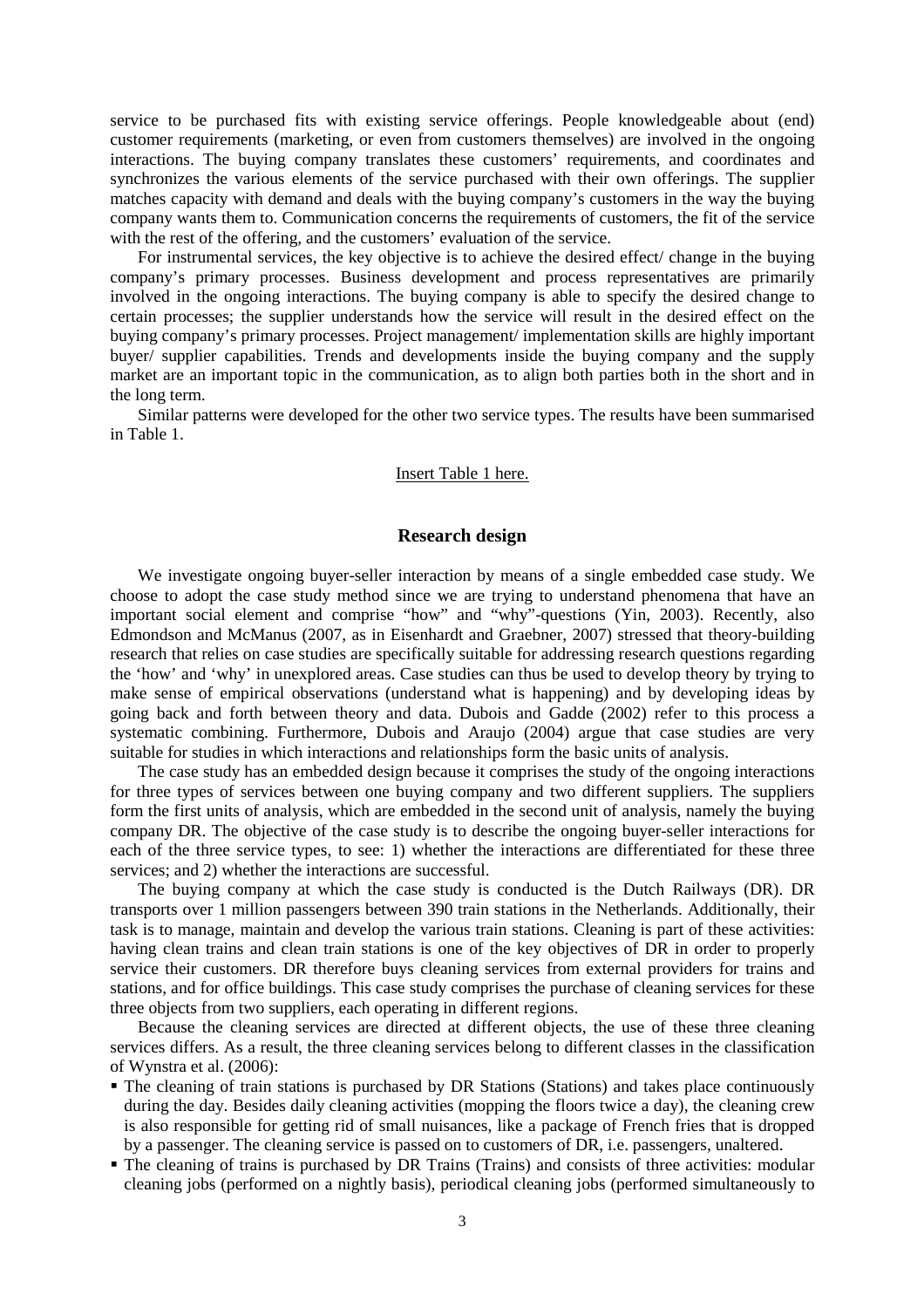maintenance activities), and "turning point" cleaning (performed at the end of a track, before a train is turned and continues its time table). The cleaning service eventually becomes part of DR's offering to passengers in the form of a clean train. Therefore, cleaning of trains is considered a semimanufactured service.

 The cleaning of office buildings is purchased by DR Offices (Offices) and concerns cleaning during the daytime of offices and other areas (like the cafeteria) in DR's office buildings. The cleaning of offices is a consumption service.

Traditionally, each of DR's subunits (Stations, Trains and Offices) purchased their own cleaning services. Recently, DR decided to leverage the volume of cleaning activities by conducting one tender (per region) for the three cleaning services together. By purchasing all three cleaning services from one supplier, volume discounts would be possible. DR furthermore hoped to achieve efficiency increases, since the supplier would be able to optimise its time utilisation. In the past, train cleaners from one supplier would be waiting for "turning point" and do nothing, while at the same time the station cleaners from another supplier would be cleaning the platforms. Furthermore, by combining the three types of cleaning, DR would be able to offer suppliers both day-time and night-time work, which should have a positive effect on the suppliers' prices. DR therefore added a company-specific assignment to the research, which was to evaluate two purchase trajectories in terms of joint tendering and the implications for contract management.

#### **Data collection methods and analysis**

Data collection primarily took place by means of semi-structured interviews. Between June 2006 and January 2007, about ten interviews of 1.5 to 2 hours each were conducted with the senior buyer, the members of the commodity team (who develop the sourcing strategy for the commodity 'cleaning'), and members of the purchase teams that actually conducted the tenders. The commodity team and the purchase team both consist of representatives Stations, Trains and Offices. The interviews in June 2006 were mainly for purposes of orientation; intensive data collection took place between September and December 2006. Interviewing multiple informants regarding a certain topic enables data source triangulation (Yin, 2003).

The people to be interviewed were identified by the senior buyer, who was the main stakeholder in this project. Some people were interviewed multiple times because people either were involved with more than one purchase team or assumed dual roles (for example: being a commodity team member, who is also part of a purchase team). The senior buyer was also interviewed multiple times, since she carried main responsibility for the sourcing of cleaning from RD and as such had been involved in all purchase trajectories. The senior buyer furthermore also is part of the commodity team.

The interviews with the senior buyer focused on the tactical/ strategic considerations for purchasing for bundling the purchase of the three cleaning services. Furthermore, since the senior buyer had an overview of all activities related to the sourcing of cleaning, interviewing her helped clarifying issues and eliminating inconsistencies resulting from the other interviews. The interviews with commodity team members addressed similar issues, but then from an internal customer's perspective. Finally, the interviews with the purchase team members addressed the actual tender trajectory (specification, selection, contracting) and how DR and the service provider interact during the contract period. To resolve any conflicting observations, we verified these observations with the involved interviewees by a follow-up using telephone or email. Furthermore, informal discussions took place before and after interviews and meetings with the senior buyer.

Representatives of two suppliers were furthermore interviewed to obtain an understanding of how they view the new contracts with DR. The primary contact persons at the supplier were provided by the members of the purchase teams at DR. The various supplier counterparts of the different DR team members were identified in advance and the supplier was requested to have each of these people participate in an interview. Unfortunately, multiple people could only be interviewed at one of the suppliers (the General Director and the Head of Sales were interviewed at this supplier, as opposed to only the Manager National Accounts at the other). The people interviewed had mainly been involved in the sales trajectory, but claimed to have sufficient insight in the daily collaboration between their company and DR (the cleaning providers' company sizes are not very large; we can therefore assume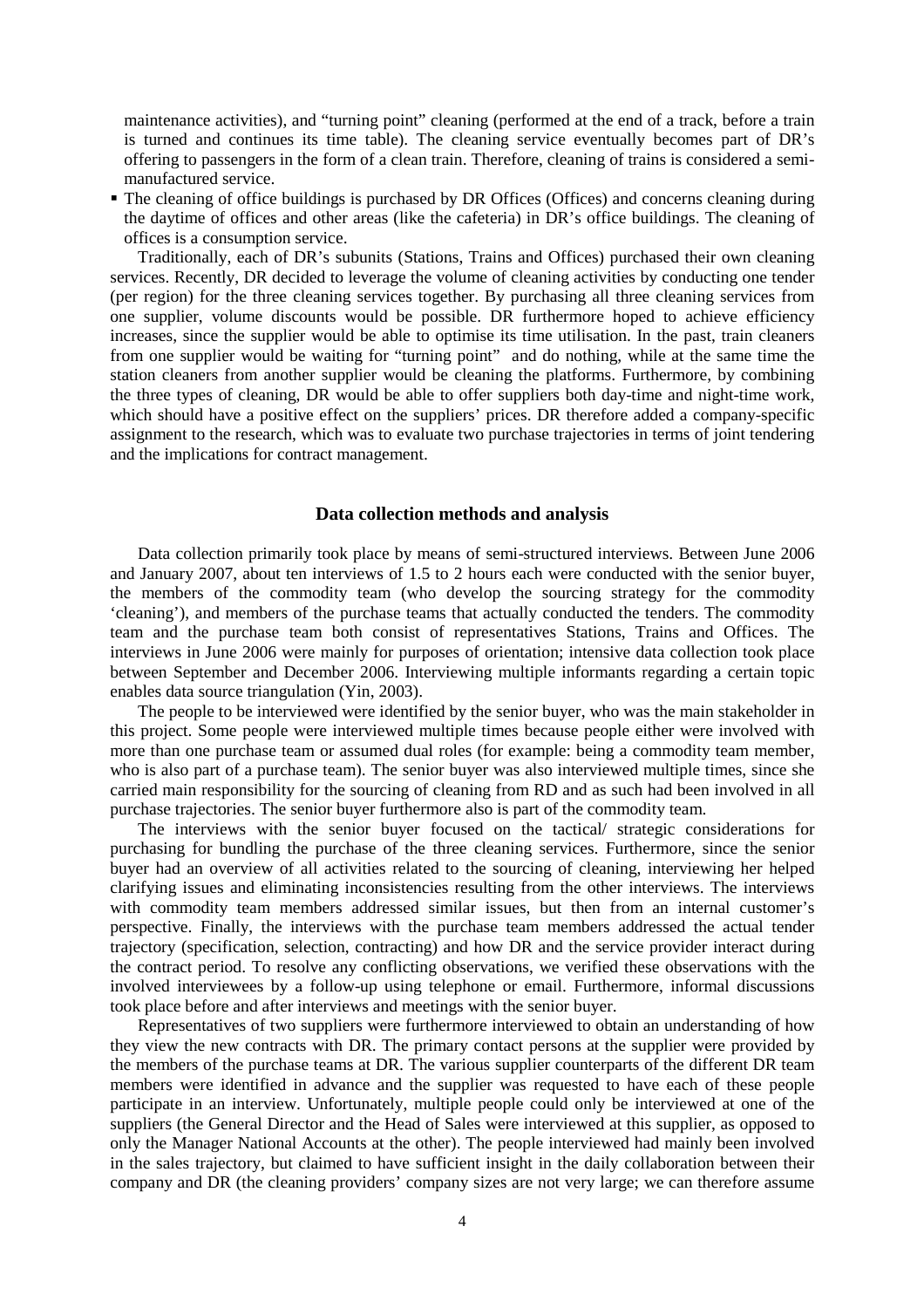that these people have a good overview of the post-contractual dealings with DR). Also, the ideas obtained from the interviews with the suppliers were verified with DR and vice versa, as to ensure that an unambiguous and complete picture had been obtained. The functions of all people interviewed can be found in Table 2.

#### Insert Table 2 here.

Questions for the interviews were derived from the lists of interview questions used by the Industrial Marketing and Purchasing (IMP) Group in their studies of ongoing interaction between buyers and sellers of industrial goods (Håkansson, 1982). The questions addressed topics like the characteristics of the companies involved, the characteristics of the three cleaning services, the purchase process, the ongoing business and the success of the joint contract. For the last topic, we asked the buying company about their perception of success relative to their expectations in advance of signing the contract. As such, we follow Parasuraman (1998, p. 312), who noted that service quality is a function of a gap between expectations and performance. We gave specific attention to their perception of the process of ongoing service delivery and the service actually delivered. This is in line with Grönroos (1982) and Edvardsson and Olsson (1996), who make a distinction between the outcome of the service (what customers actually receive) and the process of service delivery (way in which customers receive the service).

Each interview was recorded and transcribed; these transcriptions were verified with the interviewees. The results were furthermore discussed among the research team to further enhance validity<sup>1</sup>. Table 3 summarizes how we dealt with validity and reliability issues.

# Insert Table 3 here.

In addition to interviews, other data collection methods were used, thereby enabling method triangulation (Yin, 2003). Various documents were studied, like Excel sheets containing overviews of supplier selection decisions, contracts, and supplier performance ratings.

Finally, an organised discussion session took place near the end of the interview period to discuss the results. This meeting, which lasted 1.5 hours, was attended by all commodity team members (five people), the project leader of the purchase trajectories, and the senior buyer for security services (this commodity is going through a similar development as cleaning). The head of the commodity team chaired the meeting, and after the findings of the study had been presented by the authors, they were discussed among the attendees. A summary report was made of the meeting, and verified with the senior buyer.

# **Analysis**

After the interviews had been transcribed and approved by the interviewees, the interviews were coded in terms of various topics related to the initial purchase trajectory and the ongoing interactions. Codes used were specification, supplier selection, contract / Service Level Agreement, contract management/ ongoing dealings, evaluation/ performance. Data thus came from analyzing and interpreting what interviewees were trying to say (Stuart, McCutcheon, Handfield, McLachlin & Samson, 2002, p. 427).

The document studies provided more detailed insight into issues like Key Performance Indicators and their interrelationships, and the way in which the services to be delivered had been specified. As such, we could verify claims of interviewees about for example the completeness or clarity of the contract. The data from the discussion session was analysed in a similar manner as the interviews. The feedback obtained provided us with support that the picture we had obtained was correct and that the ideas we developed for potential improvement of the situation were relevant.

Based on these analyses, descriptions of the interaction patterns were made. Furthermore, the main findings with regard to the initial purchase trajectory were described. The descriptions of the patterns

<sup>&</sup>lt;sup>1</sup> The research team consisted of one principal researcher and the two co-authors of this paper.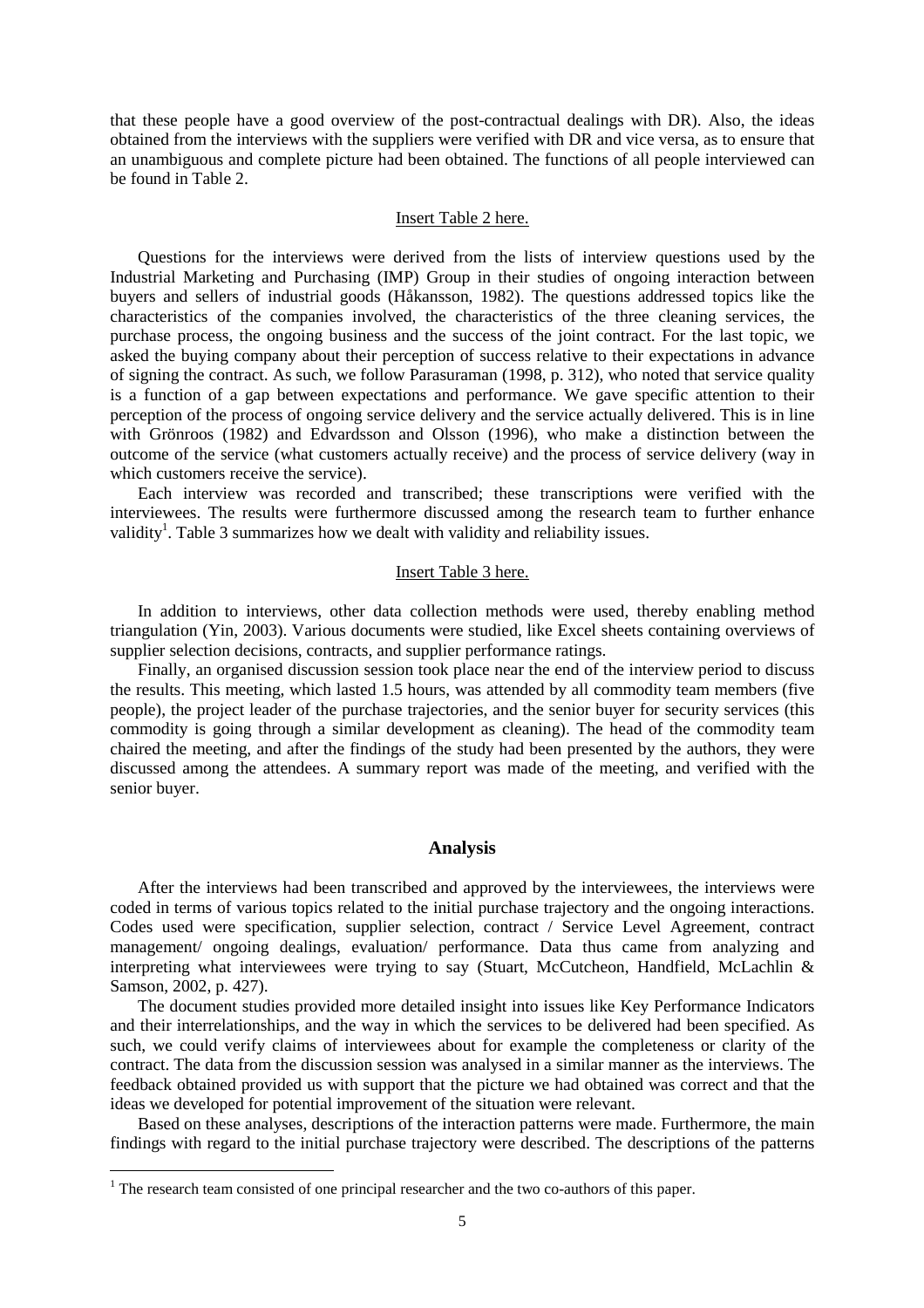of interaction were then compared with the 'ideal' patterns of interaction developed in prior research to see whether and where discrepancies arise. It was found that discrepancies occurred most strongly with regard to the supplier's functional representatives involved in the ongoing interactions and the capabilities the supplier brought into the relationship (we will explain how we arrived at this conclusion when discussing the results of the cross-case analysis in our Findings section).

Type of functional representatives and capabilities are part of the dimensions along which a pattern of interaction can be described, and highly important, since the quality and productivity of business services are often highly dependent on the (human) resources involved in the production, delivery and consumption of those services – on *both* sides of the relationship (Grönroos, 2000; Gummesson, 1998; Zeithaml, Berry & Parasuraman, 1988). Capabilities (or: competencies) are also mentioned in the SERVQUAL model (e.g. Parasuraman, Zeithaml & Berry, 1985) as an element that partly determines service quality. Capabilities in services are required to jointly engage in valuecreation (Vargo, 2006). According to Walter et al. (2001), value creation is the main reason for buyers and suppliers to engage in value creation in the first place. It is thus highly relevant to consider whether the parties involved have the competencies required to obtain the desired end result. Therefore, while the patterns were still being analysed, additional literature research was conducted, guided by the emerging empirical findings. As Dubois and Gadde (2002, p/. 553) describe: "Parallel to the data collection, the search for complementary theories continued". Literature on capabilities was studied more closely to be able to evaluate why the ongoing interactions with one supplier were successful, whereas the interactions with the other supplier were not.

Ford et al. (1986) claim that capabilities describe the buyer-seller relationship in terms of what the parties can do for each other and which functions they can fulfil. This is linked to the idea that business relationships have functions, referring to the activities that either party in the relationship performs and the resources it employs in doing so (Anderson, Håkansson & Johanson, 1994; Håkansson & Johanson, 1993). Building on the idea of functions of business relationships, Walter et al. (2003) propose eight value-creating functions of supplier relationships for buying organisations. Four of these functions are direct, which means that they have an immediate effect on the buying company. The other four have an indirect effect on buying companies, because they are directly or indirectly connected to other relationships. The direct functions are: cost reduction (through lower prices), quality (for the end customer and/ or for the buying company), volume (having more volume provided by a supplier with which a good working relationship) exists and safeguard function (having multiple suppliers that can back up each other as a way to reduce risk). The indirect functions are: innovation development, market (the supplier helps the buying company to establish contracts with new potential exchange partners), scout (supplier transferring knowledge/ learnings from one buying company to another) and the social support function (working with cooperative partners may benefit the relationship atmosphere).

By combining the framework of Walter et al. (2003) and with the findings on 'ideal' competences from prior research into ongoing interaction in business services, claims can be made with regard to how certain supplier capabilities contribute to successful ongoing service exchange. Therefore, these two frameworks are used to analyse supplier capabilities in the embedded case study. First, withincase analyses are conducted of the ongoing interactions with each of the two suppliers. Then, a crosscase comparison is made.

# **Findings**

At the moment this study was conducted, DR had bundled its three types of cleaning into one contract in three regions. Two of these regions were awarded to supplier A in 2006; the third region was awarded to supplier B in 2006. All contracts are for a period of three years, with an option to extend the contract for another year two times.

We will now describe what the patterns of interaction look like between DR and each of its suppliers.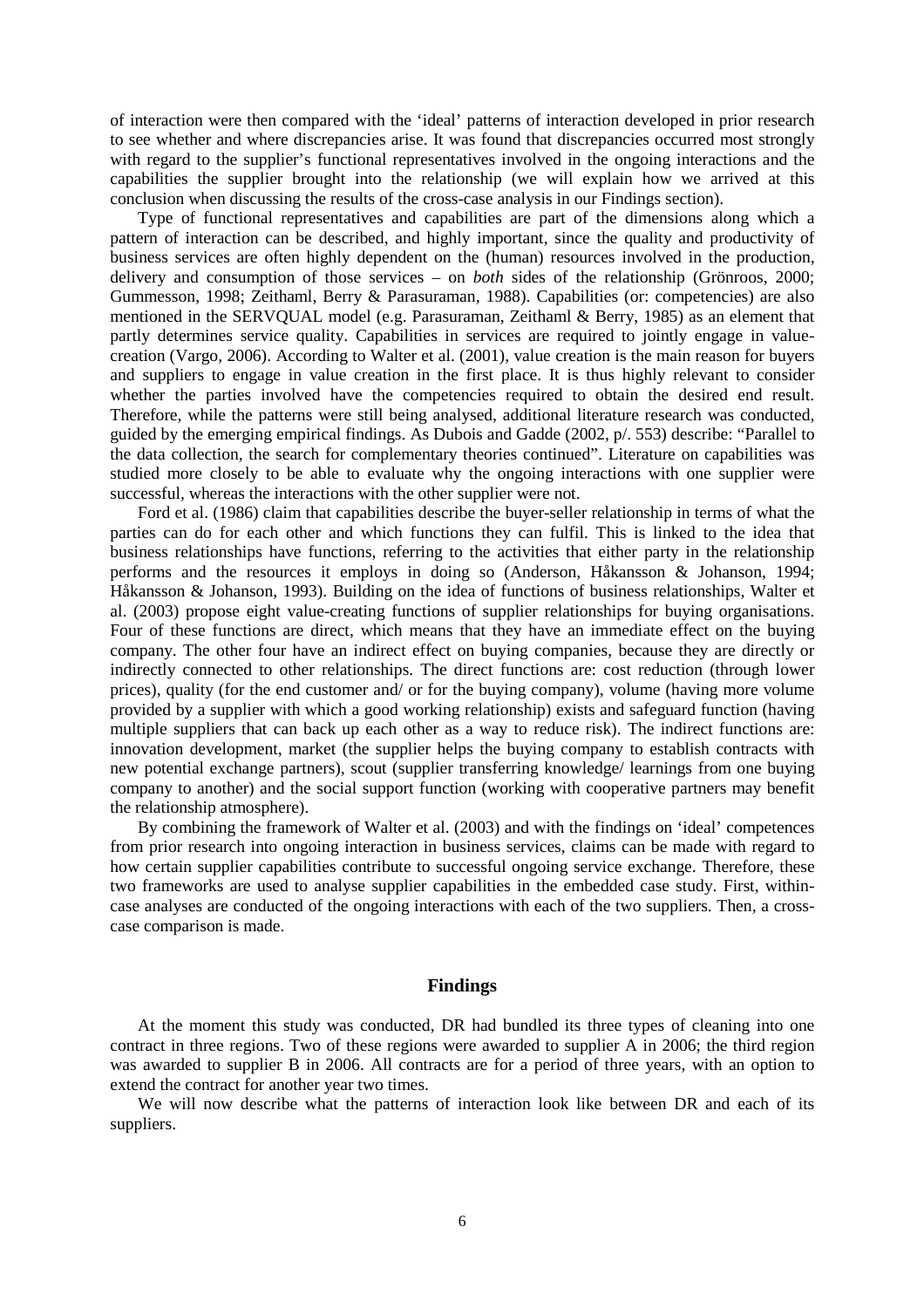#### *Ongoing interaction between supplier A and the three subdivisions of DR*

Considering the ongoing interactions between supplier A and Stations (thus: for cleaning of stations), the key objective is to contribute to DR's value proposition through clean junctions of public transport. Since the cleaning service of supplier A contributes directly to DR's value proposition to its customers, it is important that the supplier understands these customers' requirements and develops a cleaning program that will fulfil these requirements. However, so far, end customers are not involved/ questioned for determining what cleaning services are required. Stations has special Cleaning Advisors, who are fulltime involved with cleaning and who determine the cleaning requirements. An external third party is involved to inspect quality: periodically, this third party evaluates what cleaning activities have been performed and how well they have been performed. Furthermore, Stations uses a Service Level Monitor, a three-weekly quality check on eye-catching contaminations. The last quality measure is the end customer's perception of the cleaned object. Supplier A's performance is assessed in view of all these measures. According to supplier A however, there is no clear link between the end customers' evaluation and the quality of the cleaning activities. This results in a lot of debate regarding the quality of cleaning, rework, and dissatisfaction with both the buyer and the supplier.

This was aggravated by the fact that supplier A had difficulties with organising the cleaning of trains, as a result of which they had to shift their energy and attention from stations to trains, thereby taking both management and operational capacity away from stations. According to the Trains purchase team member in one of the regions: *"Supplier A had never before cleaned trains: Trains therefore had to teach supplier A what train cleaning is all about. I have spent a lot of time at our cleaning location to explain about our company, our requirements, how to clean trains, et cetera."* His colleague in the other region stated: *"Supplier A was sort of walking around with the specifications in one hand, to see what tasks they did and did not need to do."* Also Stations had to put in a lot of extra effort to make the contract work (to the extent that some of the people got seriously overworked).

Considering the interactions between Trains and supplier A, also here, the key objective of cleaning is to contribute to DR's value proposition. Since the cleaning of trains (during the day) is performed during DR's operations, supplier A has to be very flexible in terms of performing the cleaning activities (a train may arrive a little earlier or a little later), and reliable as to not create disturbances in the time-table. Supplier A however indicates conflicting interests between Trains and Stations: *"For example: when we know a train is not coming or coming later, we want to clean platforms. Trains however does not want us to, since they then feel like they are paying for the cleaning services of Stations."* – Manager National Accounts supplier A. Furthermore, quality is evaluated by Trains quality inspectors, which supplier A does not deem very objective.

The interactions between Offices and supplier A are less problematic. They were hardly affected by the problems supplier A had with trains and stations, since cleaning of offices is different in terms of the location, the type of people that do this work (women versus men), the type of activities performed (inside, medium-intensive labour versus outside, very intensive labour), et cetera. The key objective is to have the service being performed efficiently and effectively. Supplier A therefore needs to develop efficient routines, as well as to understand the (occasionally different) needs of the various internal customers. For Offices, the Facility Manager represents the various occupants of the office buildings, and has to identify and communicate the requirements of these occupants. The processes of interaction are much more stable, with quality being evaluated through annual questionnaires measuring the occupant's satisfaction. Supplier A has a work program and knows what to do; in case of serious discrepancies the Facility Manager and supplier A meet to discuss these.

These observations (summarised in Table 4) lead to some interesting findings. Firstly, supplier A involves the same functional representatives with all three types of cleaning, thereby suggesting that they do not clearly differentiate their cleaning activities. Indeed, supplier A has in each region separate cleaning teams for the stations, the trains and the office buildings: there is hardly any integration regarding the three cleaning activities. Thus, supplier A was not able to fulfil the profit function: all the gains resulting from volume aggregation and price reduction have been lost as a result of the problems in the ongoing interactions and the lack of integration of the service processes. Secondly, the cleaning of trains and stations is highly problematic and quality has not substantially improved (thus: no quality function). The indirect value-creating functions are not addressed at all: whereas supplier A may have been able to transfer learnings from their activities for airlines to their activities for DR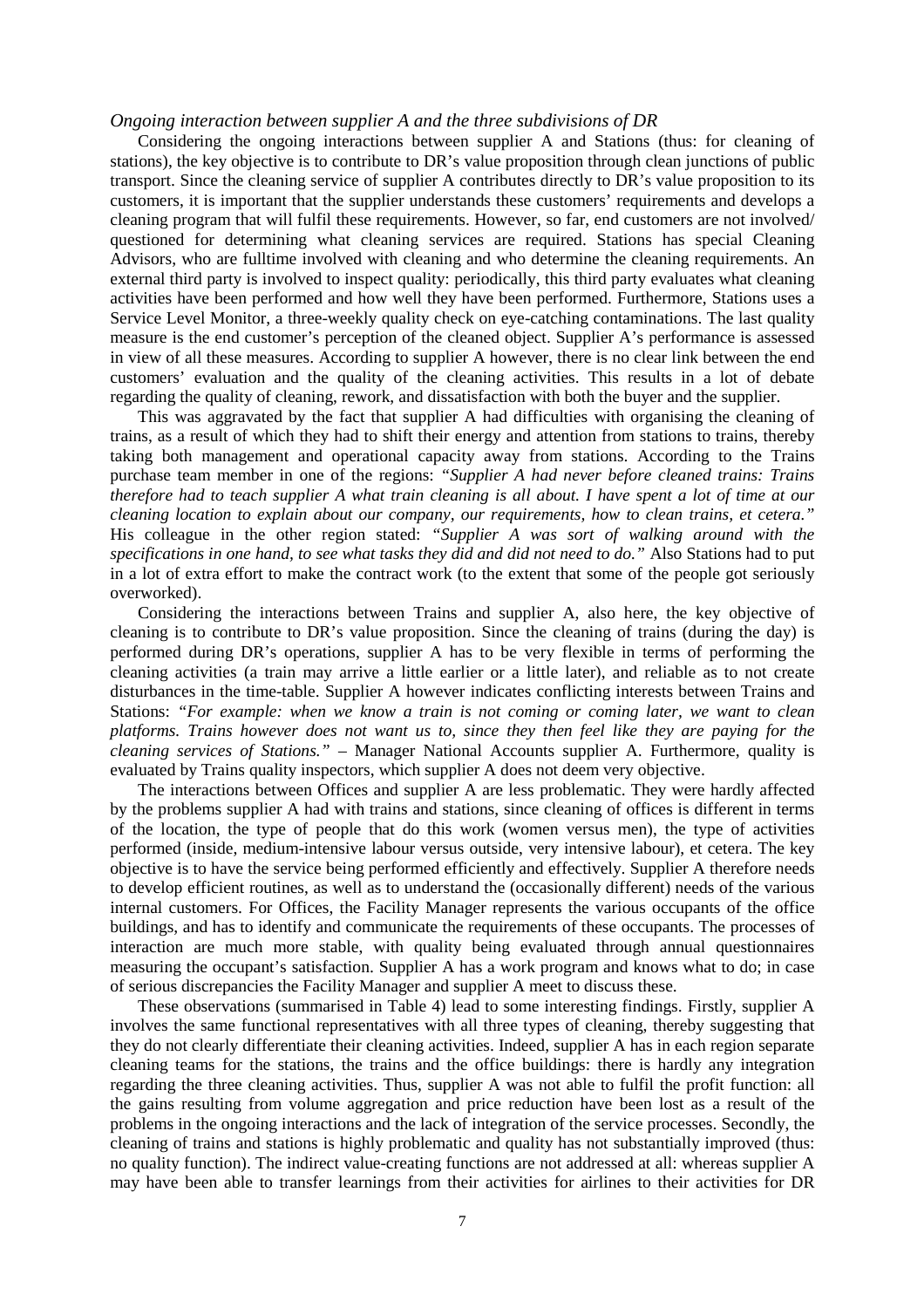(scout function), this does not seem to be the case<sup>2</sup>. In this case, DR was the party with specific knowledge, not supplier A. The problems in the ongoing interaction also negatively affect the social support function. The fact that so few value-creating functions are fulfilled underlines the fact that these interactions are not very effective.

We now turn to the findings for the ongoing interactions with supplier B, after which a comparison is made.

### Insert Table 4 here.

# *Ongoing interaction between supplier B and the three subdivisions of DR*

The interactions between the divisions of DR and supplier B for cleaning trains and stations are different than what we have just seen for supplier A (the findings for office cleaning are quite similar and are therefore left out of this analysis). Firstly, since stations have to be cleaned in a way that contributes to customer satisfaction, supplier B puts in a lot of energy to make sure that the quality targets are met. Furthermore, they are very much aware that they are part of DR's customer process, and therefore try to perform their cleaning activities with a customer's point-of-view. For example: when a passenger drops a package of French fries on the platform, cleaning this up may deserve priority over emptying the bins on the train. Supplier B admits that this can be developed further, and DR could help by investigating their customers' requirements and preferences. Furthermore, supplier B claims that they do not assign just any cleaner to cleaning stations: they feel that their cleaners are part of DR in the eyes of the end customers, and this sets certain requirements on which people perform this job in terms of language, clothing and attitude (customer friendliness/ orientation). According to supplier B, not all employees are equally suitable to perform this job.

Concerning the integration with the cleaning of trains, the problems that occurred with supplier A do not occur with supplier B. Supplier B is very pro-active in optimizing the various cleaning activities they perform: the team leader continuously checks the information panel on the hall of the station to see where and when trains will arrive and sends cleaners to the appropriate platforms. If delays occur, the team leader assigns his personnel to platforms that need to be cleaned. As such, the cleaning processes for stations and trains are strongly interlinked. Also the cleaning of trains is an integral part of DR' customer processes. This is underlined by the fact that one and the same District Manager has responsibility for trains and stations: supplier B has assigned responsibility for the cleaning of stations, for trains at the stations, and for offices one person (including the offices is beneficial here, since all offices are in direct vicinity of the station).

The overnight cleaning of trains, which takes place at a separate location, has been assigned to a dedicated Object Leader. Quality is important here, since end customers are confronted with the results of cleaning. Furthermore, flexibility is important, since the number of trains that end up at a certain overnight location may fluctuate. For this purpose, frequent coordination regarding the performance of DR's time table is required.

Furthermore, because DR is a key account for supplier B, general management and sales are also involved in the ongoing interactions (though less intensively as the people in operations). As a result, the various DR subunits and supplier B share their visions on a regular basis in order to align their strategies and identify opportunities for improvement.

#### Insert Table 5 here.

The findings are summarised in Table 5. Supplier B has been able to integrate their service activities, thereby reaping the benefits from a joint contract better than supplier A. We therefore consider the profit function to have been fulfilled. Furthermore, quality has been consistently high in the region supplier B is operating in. Regarding the indirect functions, supplier B seems to fulfil the innovation function, since they have over the years improved their service for DR. They have also drawn on their experiences with innovative initiatives with other clients (scout function). Finally, the collaboration between supplier B and DR is pleasant and constructive; thus, the social support function

 $\overline{a}$ 

 $2$  Note that the safeguard function does not play a role here, since DR has contracted only one supplier per region.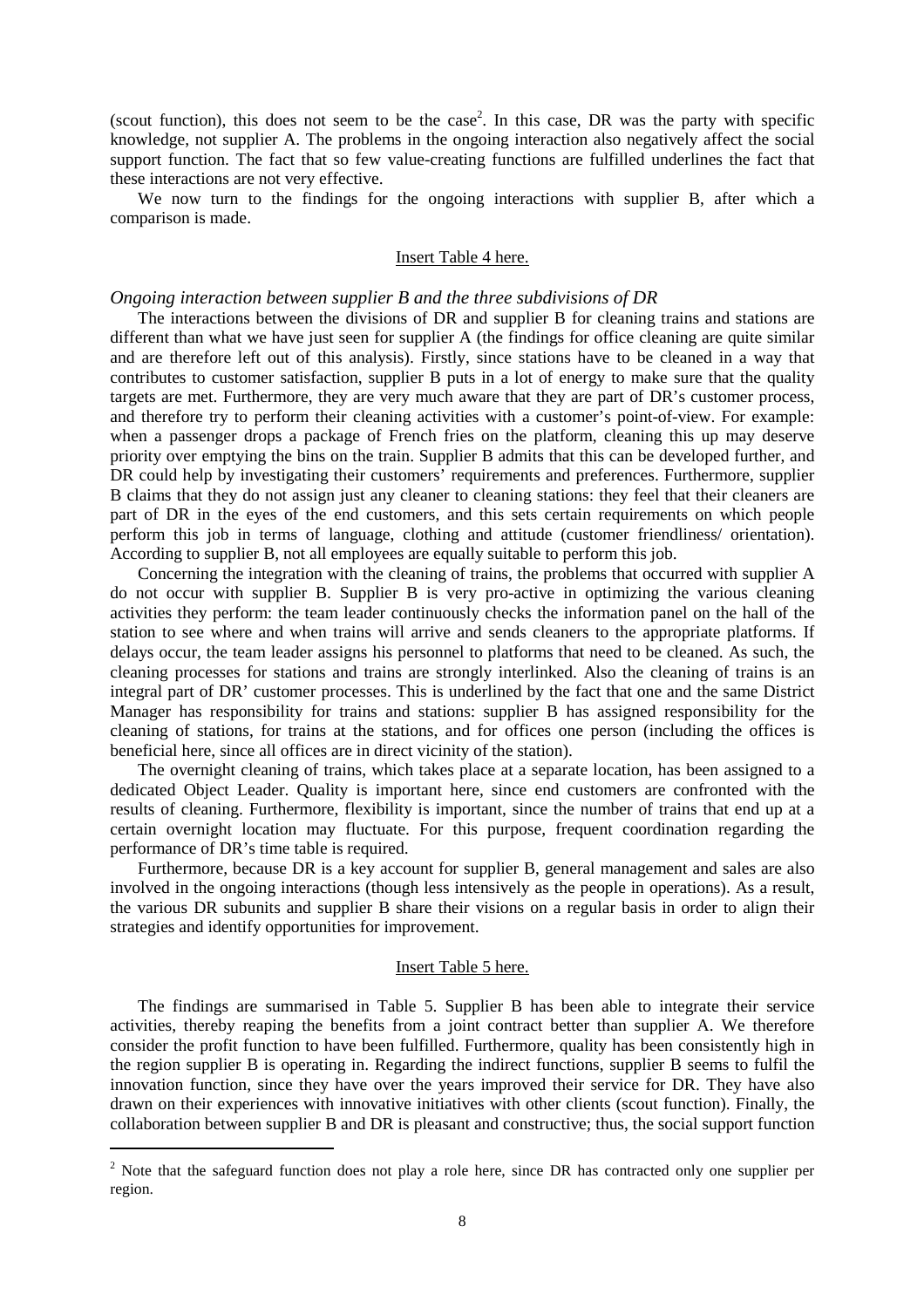is fulfilled. The fact that many value-creating functions are fulfilled underlines the idea that this interaction is effective.

#### *Cross-case comparison*

When comparing the two cases (Tables 4 and 5), we find that DR has different key objectives for the three types of services. Based on this, DR involves different people, representing the different company subunits. Clear differences however can be seen with regard to the supplier representatives involved and the capabilities displayed. Supplier B involves different people in each of the three types of cleaning, whereas supplier A does not differentiate their functional involvement. More specifically, supplier A involves people at the tactical/ strategic level, which may not have a detailed overview of what actually goes on in operations. Supplier B involves people that directly supervise the people actually performing the cleaning activities. Consequently, the dialogue between DR and supplier B involves much more hands-on issues than the dialogue with supplier A, which is basically limited to a discussion of the overall quality and associated payment.

A critical issue in the collaboration with supplier A, however, was that they turned out to be technically ill-capable of performing cleaning activities on trains. As a result, DR prescribed what cleaning activities should be performed in a very detailed manner. However, the extra attention for train cleaning came at the expense of cleaning stations. Furthermore, supplier A does not explicitly acknowledge that they are performing cleaning activities of trains and station in front of customers, and accordingly does not utilise different capabilities for these services. This may be the result of the fact that DR has specified the three types of cleaning in a way similar to when they would have been purchased separately. Thus, for supplier A, there is no difference between being awarded this joint contract and being awarded three individual contracts. As a consequence, they do not differentiate their cleaning activities, and just regard the contract as containing one cleaning job at various locations. Their bid was indeed very low: only during the course of the contract did they find out that they incurred a lot of additional costs. To summarise: supplier A lacked technical capabilities, but also the understanding of the need for differentiated service provision. The lack of these capabilities is the main cause of the limited level of success in this contract.

Supplier B in contrast has devoted special attention into setting up an appropriate organizational structure for managing key account DR. Thereby they incurred increased overhead costs, but also increased their ability to customise their service provision to the wishes of the three internal customers of DR. Furthermore, by involving different representatives, appropriate management skills were available for each of the cleaning activities. The newly set-up organizational structure has strong links with the communication scheme agreed upon by both companies. This communication involves more than just the quality of service delivery: opportunities for improving the customer experience in trains and at stations are investigated and discussed. Supplier B is of the opinion that the technical quality of service delivery alone is not sufficient: other options to increase customer satisfaction should be explored. The fact that supplier B separates the cleaning of trains overnight from the cleaning of trains at the stations stresses that they understand that the cleaning process at stations (in front of customers) is something different than the cleaning process at stationing premises (away from customers).These processes are also substantially different in terms of for example the kind of activities being performed and the kind of people that perform these activities. Thus, supplier B has developed appropriate capabilities for each of the three types of cleaning, as a result of which the interactions with DR are more successful.

Then how can we explain that supplier B has so much better capabilities and people resources in place than supplier A, especially in light of the fact that DR did not approach these two suppliers in a different manner? A plausible explanation for this comes from the fact that supplier B had been performing all three cleaning activities in the region for which they were awarded the joint contract for a long time already. As such, over time, they were able to gradually build up the required skills and competencies, and grew to better understand DR and their requirements and behaviours. That the fact that having an ongoing relationship may explain these findings is also underlined by supplier A: *"A long-term contract benefits both parties: you know each other, you know the contract, you know the bottlenecks, et cetera. This leads to a better result."* – Manager National Accounts supplier A. It may also be possible that supplier B is more innovative in terms of how they wish to approach the market and differentiate their value-creating activities for their customers.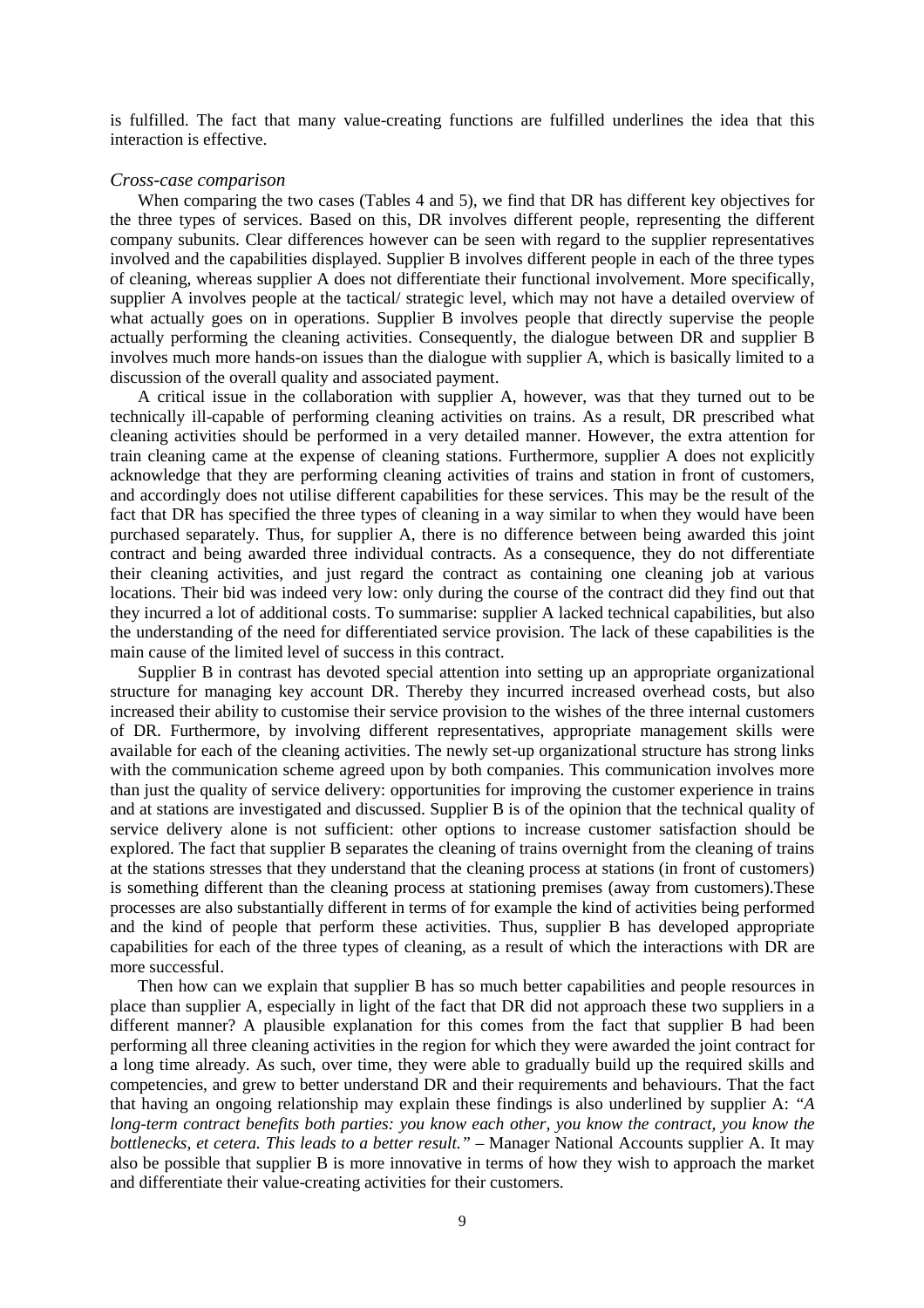# **Conclusions and limitations**

This paper has presented the results of an embedded case study in which three cleaning services, which belong to different classes in the classification of Wynstra et al. (2006), are bundled into a single contract. Within the context of the buying company DR, the ongoing interactions with two service providers were studied.

We found that the ongoing interactions with supplier A were perceived by DR as quite problematic, whereas the ongoing interactions with supplier B were considered highly successful. The main cause of these problems were found to be related to (a lack of) capabilities. Whereas supplier B had developed the appropriate capabilities for each of the three types of services they provided, supplier A did not differentiate. For one of the cleaning services, supplier A lacked capabilities altogether. Supplier B in contrast is very experienced in cleaning for DR, as a result of which they have a thorough understanding of DR's processes. This shows most evidently from the way that supplier B has organized the DR account internally (which brings appropriate management skills into the contract), as well as from the fact that they pro-actively try to optimize their cleaning activities performed at stations (either on trains or on the station itself). Overall, supplier B fulfils more valuecreating functions than does supplier A.

These findings underline the importance of appropriate supplier capabilities in the ongoing interactions. In case of component and semi-manufactured services, the supplier needs to understand that they are part of customer processes. This case clearly shows the different buyer-seller linkages in the area of service operations management, whereby a mutual, thorough understanding of the buyer's and the supplier's processes is required in order to be successful in terms of ongoing service exchange. Thus, buying companies need to upfront think about how they will use the service and, consequently, about what kind of requirements that puts on the supplier.

Furthermore, the fact the cleaning of (trains at) stations occurs in front of passengers puts additional requirements on the supplier's employees in terms of language, clothing, and general service orientation. These issues should already be included in the service specification, and it certainly should be covered in the list of supplier selection criteria. Aspects like language and clothing are less critical (in terms of a potential harmful effect on customer satisfaction) when buying office cleaning. This is an aspect which DR can still develop further.

DR can learn from their experience with supplier B and try to input these learnings into new tender trajectories. Taking into account issues like customer orientation and clothing when specifying cleaning services for trains and stations may result in both DR and the newly contracted suppliers to differentiate their cleaning activities more clearly from the very beginning. The classification and the associated 'ideal' patterns of interaction can be used to (further) develop appropriate interfaces and interactive processes.

A limitation of this study is that only a few supplier representatives have been interviewed. Conducting multiple interviews with suppliers, for example with the people involved in the operational processes, would have enabled some data source triangulation (Yin, 2003). Interviews with object leaders may provide additional insights regarding for example the coordination of various cleaning activities and the appropriateness of performance criteria used. Perhaps talking to cleaners would also have value.

Although we acknowledge that conducting more interviews may increase the validity of our findings, it seems that the current informants have a fairly good overview of what goes on in the daily processes. Furthermore, the data from these interviews could be compared with data from DR. Therefore, in this study, this limitation is not deemed too problematic.

#### **References**

Brown, S. W. 2002. Opportunities for business-to-business services scholarship: a commentary. *Australasian Marketing Journal.* 10**,** 1, 10-12.

Anderson, J. C., Håkansson, H. & Johanson, J. 1994. Dyadic business relationships within a business network context. *Journal of Marketing.* 58**,** 4, 1-15.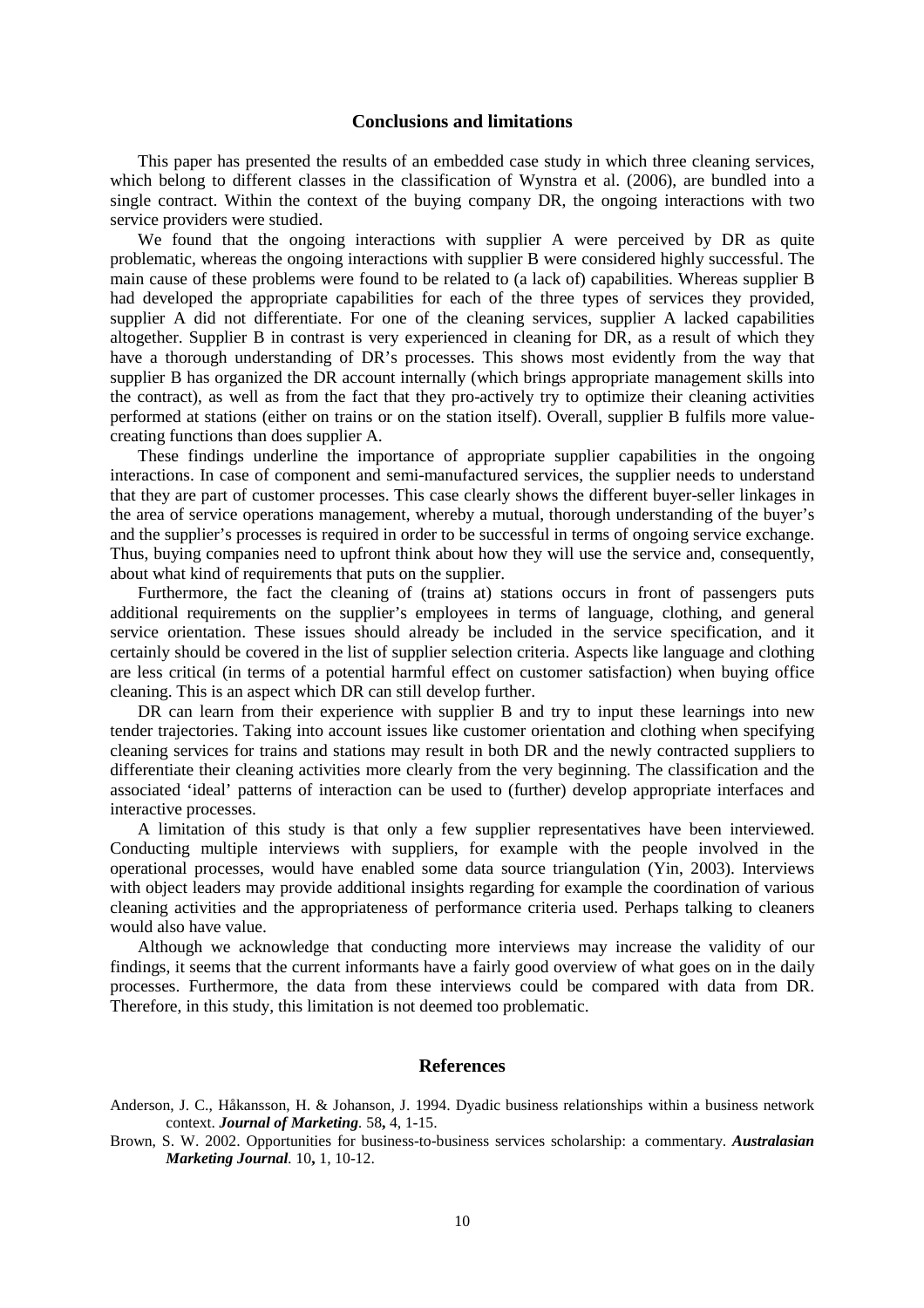Carter, C. L. & Ellram, L. M. 2003. Thirty-five years of the *Journal of Supply Chain Management*: Where have we been and where are we going? *Journal of Supply Chain Management.* 39**,** 2, 27-39.

Day, E. & Barksdale Jr, H. C. 1994. Organisational purchasing of professional services: the process of selecting providers. *The Journal of Business and Industrial Marketing.* 9**,** 3, 44-51.

Dubois, A. & Araujo, L. 2004. In Håkansson, H., Harrison, D. and Waluszewski, A. (Eds.), *Rethinking Marketing: Developing a New Understanding of Markets.* 207-228. Chichester: John Wiley

- Dubois, A. & Gadde, L.-E. 2002. Systematic combining: an abductive approach to case research. *Journal of Business Research.* 55553-560.
- Edmondson, A. C. & McManus, S. E. 2007. Methodological Fit in Organizational Field Research. *Academy of Management Review.* forthcoming.
- Edvardsson, B. & Olsson, J. 1996. Key concepts for new service development. *The Service Industries Journal.* 16**,** 2, 140-164.
- Ford, D. 2002. *Understanding business marketing and purchasing.* Thomson Learning, London, UK.
- Ford, D., Håkansson, H. & Johanson, J. 1986. How Do Companies Interact? *Industrial Marketing & Purchasing.* 1**,** 1, 26.
- Grönroos, C. 1982. *Strategic Management and Marketing in the Service Sector.* Swedish School of Economics and Business Administration, Helsinki, Finland.
- Grönroos, C. 2000. *Service Management and Marketing: A Customer Relationship Management Approach.*  John Wiley & Sons Ltd, Chichester.
- Grönroos, C. 2004. *Service Management: Understanding Productivity and Profitability Applying a Service Business Logic.* Presentation held at the Doctoral Seminar in Service Management and Marketing, Helsinki, Finland.
- Gummesson, E. 1998. Productivity, Quality and Relationship Marketing in Service Operations. *International Journal of Contemporary Hospitality Management.* 10**,** 1, 4-15.
- Håkansson, H. 1982. *International Marketing and Purchasing of Industrial Goods: An Interaction Approach.*  Wiley, London.
- Håkansson, H. & Johanson, J. 1993. Industrial Functions of Business Relationships in Industrial Networks. *Advances in International Marketing.* 513-29.
- Håkansson, H. & Snehota, I. 1995. *Developing relationships in business networks.* Routledge, London.
- Lovelock, C. H. 1983. Classifying services to gain strategic marketing insights. *Journal of Marketing.* 479-20.
- Lovelock, C. H. 2001. *Services Marketing: People, Technology, Strategy.* Prentice Hall, Upper Saddle River, NJ.
- Mitchell, V. W. 1994. Problems and risks in the purchasing of consultancy services. *Service Industries Journal.* 14**,** 3, 315-339.
- Parasuraman, A. 1998. Customer service in business-to-business markets: an agenda for research. *The Journal of Business & Industrial Marketing.* 13**,** 4/5, 309-321.
- Parasuraman, A., Zeithaml, V. A. & Berry, L. L. 1985. A Conceptual Model of Service Quality and its Implications for Future Research. *Journal of Marketing.* 4941-50.
- Sheth, J. N. 1996. Organizational buying behavior: past performance and future expectations. *The Journal of Business & Industrial Marketing.* 11**,** 3/4, 7-24.
- Stuart, I., McCutcheon, D., Handfield, R., McLachlin, R. & Samson, D. 2002. Effective Case Research in Operations Management: A Process Perspective. *Journal of Operations Management.* 20419-433.
- Vargo, S. L. 2006. *Service-Dominant Logic: Clarifications and Elaborations*. Presentation held at the 15<sup>th</sup> Annual Frontiers in Service Conference, June 29<sup>th</sup> to July 2<sup>nd</sup> 2006, Brisbane, Australia.
- Vargo, S. L. & Lusch, R. F. 2004. Evolving to a New Dominant Logic for Marketing. *Journal of Marketing.* 681-17.
- Walter, A., Muller, T. A., Helfert, G. & Ritter, T. 2003. Functions of industrial supplier relationships and their impact on relationship quality. *Industrial Marketing Management.* 32**,** 2, 159.
- Walter, A., Ritter, T. & Gemünden, H. G. 2001. Value Creation in Buyer-Seller Relationships: Theoretical Considerations and Empirical Results from a Supplier's Perspective. *Industrial Marketing Management.* 30**,** 4, 365-377.
- Wynstra, F., Axelsson, B. & Van der Valk, W. 2006. An Application-based Classification to Understand Buyer-Supplier Interaction in Business Services. *International Journal of Service Industry Management.* 17**,** 5, 474-496.
- Yin, R. K. 2003. *Case study research: design and methods.* Sage Publications, Inc., Thousand Oaks, California.
- Zeithaml, V. A., Berry, L. L. & Parasuraman, A. 1988. Communication And Control Processes In The Delivery Of Services. *Journal of Marketing.* 52**,** 2, 35-48.
- Zeithaml, V. A. & Bitner, M. J. 1996. *Services Marketing.* McGraw-Hill Companies, Inc., Singapore.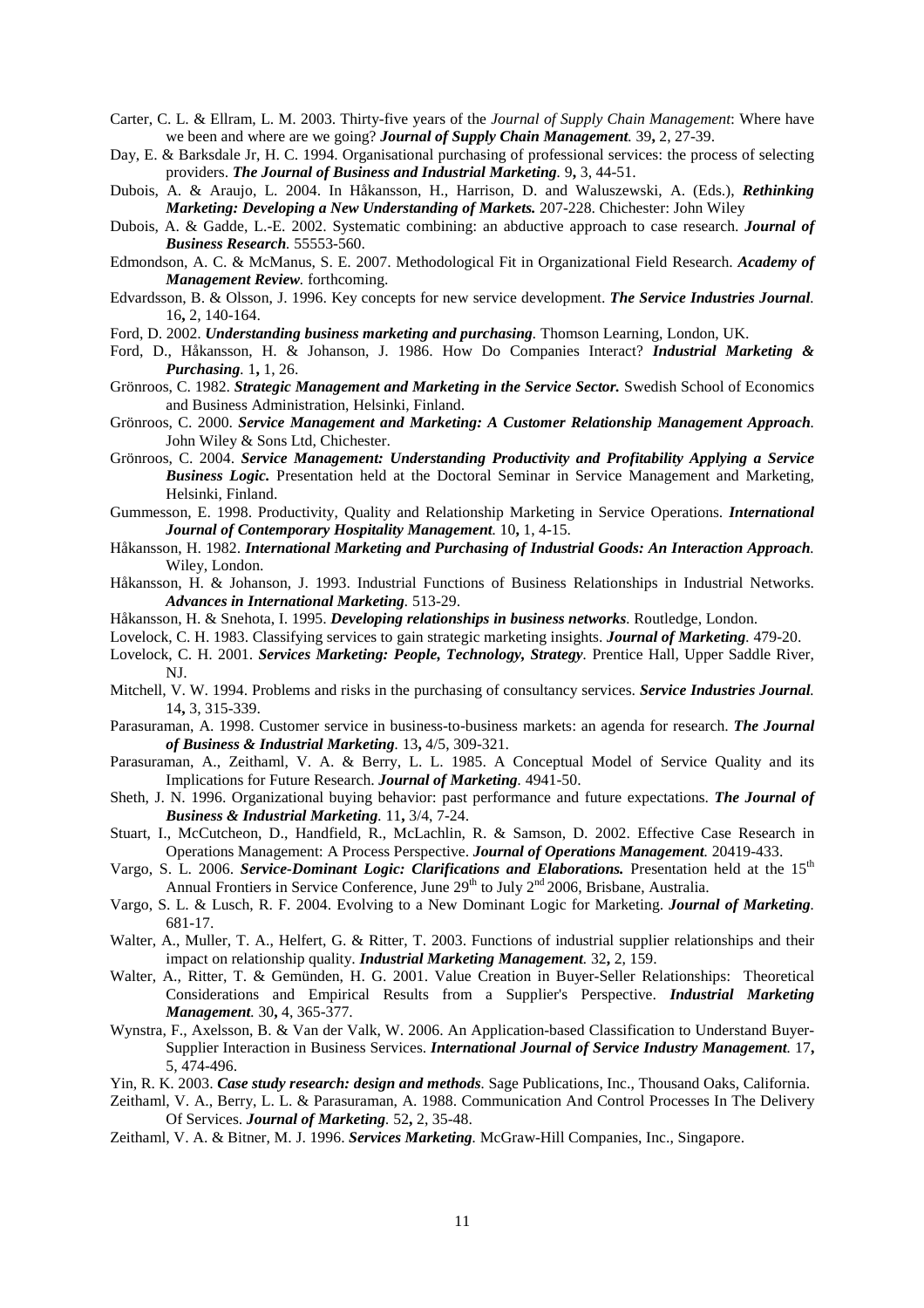| <b>Type</b>       | <b>Key objectives</b>                                                                                                                                                                      | <b>Critical supplier</b>                                                                                                                                                                     | <b>Critical customer</b>                                                                                                                                                       | <b>Supplier</b>                                                                                                                                             | <b>Customer</b>                                                                                                                                                                      | Main issues in the                                                                                                                                                                  |
|-------------------|--------------------------------------------------------------------------------------------------------------------------------------------------------------------------------------------|----------------------------------------------------------------------------------------------------------------------------------------------------------------------------------------------|--------------------------------------------------------------------------------------------------------------------------------------------------------------------------------|-------------------------------------------------------------------------------------------------------------------------------------------------------------|--------------------------------------------------------------------------------------------------------------------------------------------------------------------------------------|-------------------------------------------------------------------------------------------------------------------------------------------------------------------------------------|
|                   |                                                                                                                                                                                            | capabilities                                                                                                                                                                                 | capabilities                                                                                                                                                                   | representatives                                                                                                                                             | representatives                                                                                                                                                                      | communication                                                                                                                                                                       |
| Component         | • Service has to become<br>an integral part of<br>buying company's<br>offering to end<br>customers                                                                                         | • Understanding end<br>customer and how<br>service delivered fits<br>with buying company's<br>customer processes<br>• Match service delivery<br>with end customer<br>demand<br>• Reliability | • Ability to clearly specify<br>customer requirements<br>and how service impacts<br>customer processes<br>• Ability to communicate<br>company culture and<br>behaviour         | • Marketing<br>representatives<br>regarding the<br>supplier's own service<br>• 'Downstream'<br>specialists<br>(knowledgeable of the<br>customer's offering) | • Marketing<br>representatives,<br>people<br>knowledgeable of the<br>buying firm's final<br>offering                                                                                 | • Demands of end<br>customer<br>• Buying company's<br>customer processes and<br>company culture<br><b>Transition process</b><br>٠<br>Supplier performance<br>Demand management<br>٠ |
| Semi-manufactured | • The service should<br>become an integral part<br>of the buying<br>company's primary<br>processes                                                                                         | • Understand how service<br>affects performance<br>buying company<br>• Flexibility to match<br>demand patterns<br>• Reliability                                                              | • Clearly communicate<br>requirements and the<br>consequences of not<br>meeting requirements<br>• Ability to live up to<br>requirements and delivery<br>schedule themselves    | • 'Production planning'<br>and marketing<br>representatives                                                                                                 | • Co-producers/service<br>"production" planners<br>■ End customer<br>representation<br>(marketing/sales)                                                                             | ■ End customer<br>requirements<br>■ Timing of service<br>delivery<br>■ Trends and<br>developments within<br>buying company and in<br>supply market                                  |
| Instrumental      | • The service should<br>affect the buying firm's<br>primary processes in the<br>desired way<br>• The service should fit<br>with important<br>characteristics of these<br>primary processes | • Understand how the<br>service affects the<br>buying company's<br>primary processes<br>• Project management/<br>implementations skills                                                      | • Ability to communicate<br>desired effect on primary<br>processes (internal<br>customer demands)<br>Ability to enable the<br>supplier in achieving the<br>desired performance | • Product<br>representatives, often<br>including a team of<br>consultants or process<br>engineers                                                           | • People involved with<br>the primary process at<br>which the service is<br>directed (process<br>engineers)<br>• Users of the primary<br>process at which the<br>service is directed | <b>Effects of service on</b><br>primary processes<br>• Performance and<br>improvement<br>opportunities<br>• Coordination between<br>primary process and<br>service delivery         |
| Consumption       | • The service should be<br>integrated with various<br>support process                                                                                                                      | • Ability to develop<br>efficient routines<br>• Ability to adapt the<br>service to the specific<br>situation of customer                                                                     | • Ability to specify and<br>communicate<br>requirements of various<br>internal customers<br>• View service as potential<br>value-added rather than<br>cost                     | • Marketing<br>representatives                                                                                                                              | • Internal customers<br>(any functional<br>discipline or all)                                                                                                                        | • Internal customer<br>requirements<br>$\blacksquare$ Improvement<br>opportunities<br>• Daily business                                                                              |

**Table 1 How the dependent variables vary per service type**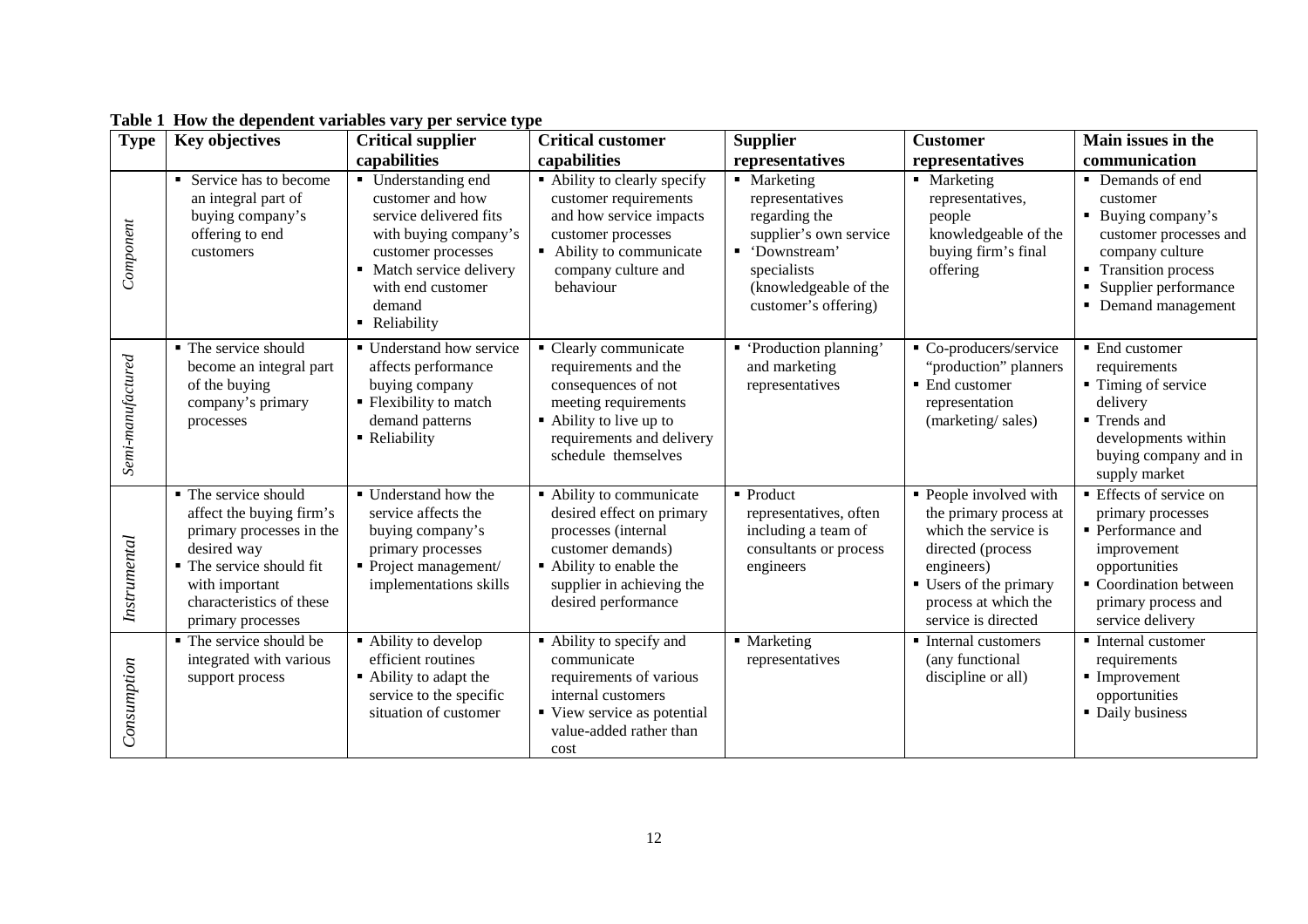# **Table 2 Informants**

| <b>Team</b>                                        | <b>NS Stations</b>                                          | <b>NS</b> Trains                                                                | <b>NS Office</b>                                        | <b>Other</b>                                                   | <b>Service</b><br>provider                              |
|----------------------------------------------------|-------------------------------------------------------------|---------------------------------------------------------------------------------|---------------------------------------------------------|----------------------------------------------------------------|---------------------------------------------------------|
| Commodity<br>team                                  | $\blacksquare$ Process<br>Manager<br>Quality $&$<br>Control | • Director National<br><b>Cleaning Office</b>                                   | $\blacksquare$ Facility Mgr<br>Corporate<br>Housing $3$ | • Senior<br>buyer<br>• Project<br>leader<br>$\blacksquare$ CPO |                                                         |
| Purchase<br>north<br>team<br>region/<br>Supplier A | • Advisor<br>Cleaning Mgt                                   | $\blacksquare$ Contract Mgr<br>Cleaning north<br>region (former<br>and current) |                                                         |                                                                | $\blacksquare$ Mgr<br>National<br>Accounts <sup>4</sup> |
| Purchase<br>south<br>team<br>region/<br>Supplier A | ■ Advisor<br>Cleaning $&$<br>Environment                    | $\blacksquare$ Contract Mgr<br>Cleaning south<br>region                         |                                                         |                                                                | $\blacksquare$ Mgr<br>National<br>Accounts              |
| Purchase<br>team central<br>region/<br>Supplier B  | • Advisor<br><b>Station</b><br>Cleaning Mgt                 | $\blacksquare$ Contract Mgr<br>Cleaning central<br>region                       | $\blacksquare$ Facility Mgr<br>Corporate<br>Housing     |                                                                | General<br>Director<br>■ Head of<br><b>Sales</b>        |

# **Table 3 Validity and reliability in the case studies**

| <b>Type of validity</b>                                                            | Methods of addressing this in the case studies                                                                  |  |  |  |  |
|------------------------------------------------------------------------------------|-----------------------------------------------------------------------------------------------------------------|--|--|--|--|
| Construct validity                                                                 | • Triangulation of interview data with informal discussions and<br>formal discussion session                    |  |  |  |  |
| "establishment of correct operational measures"<br>for the concepts being studied" | " Triangulation of multiple internal informants: different internal<br>representatives                          |  |  |  |  |
|                                                                                    | • Triangulation with external informants: supplier representatives                                              |  |  |  |  |
|                                                                                    | • All informants received draft versions of the interview report for<br>comments                                |  |  |  |  |
|                                                                                    | • Draft version of complete case report was verified and discussed<br>with multiple buying firm representatives |  |  |  |  |
|                                                                                    | • Three research team members gave input during data collection<br>and analysis                                 |  |  |  |  |
|                                                                                    | Result: emergent explanations adjusted<br>expanded;<br>and<br>participants agreed to the interpretations        |  |  |  |  |
| Internal validity                                                                  | • Use of conceptual framework                                                                                   |  |  |  |  |
|                                                                                    | Result: relationships between the different variables from the                                                  |  |  |  |  |
| "establishing causal relationships whereby"                                        | conceptual framework identified and substantiated                                                               |  |  |  |  |
| certain conditions are shown to lead to other                                      |                                                                                                                 |  |  |  |  |
| conditions, as distinguished from spurious                                         |                                                                                                                 |  |  |  |  |
| relationships"<br>External validity                                                | " Theoretical sampling of cases at the level of the service                                                     |  |  |  |  |
|                                                                                    | purchase                                                                                                        |  |  |  |  |
| "establishing a domain in which the study's                                        | Result: findings applicable to different types of service                                                       |  |  |  |  |
| findings can be generalized"                                                       | purchases                                                                                                       |  |  |  |  |
| Reliability                                                                        | • Development of case protocol                                                                                  |  |  |  |  |
|                                                                                    | • Development of (interview) questionnaire                                                                      |  |  |  |  |
| "demonstrating that the operations of a study                                      | " Taping and transcribing the interviews                                                                        |  |  |  |  |
| can be repeated with the same results"                                             | Result: methodology transparent and repeatable                                                                  |  |  |  |  |

Based on: Yin (2003).

<sup>&</sup>lt;sup>3</sup> The Facility Manager Corporate Housing represented NSO in all purchase teams. Since NSO comprised a very <sup>3</sup> small part of spend in the north and south regions, the Facility Manager Corporate Housing was only interviewed

as a member of the commodity team and as a member of the purchase team in the central region.<br><sup>4</sup> The supplier's Manager National Accounts was involved in both sales trajectories won by supplier A.